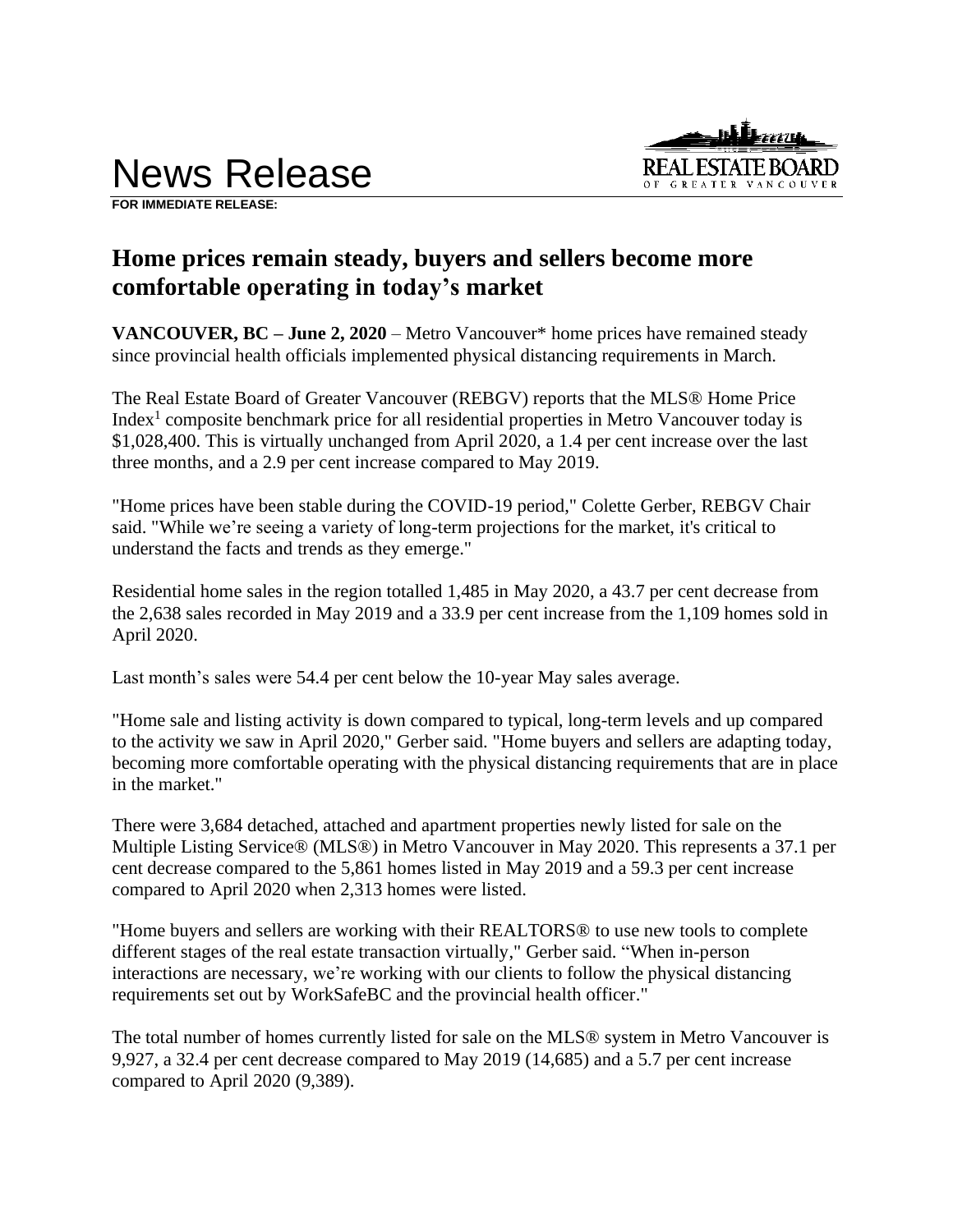For all housing types, the sales-to-active listings ratio for May 2020 is 15 per cent. By housing type, the ratio is 13.5 per cent for detached homes, 18.9 per cent for townhomes, and 14.8 per cent for apartments.

Generally, analysts say downward pressure on home prices occurs when the ratio dips below 12 per cent for a sustained period, while home prices often experience upward pressure when it surpasses 20 per cent over several months.

# **Sales and benchmark prices by property type**

Sales of detached homes in May 2020 reached 534, a 41.5 per cent decrease from the 913 detached sales recorded in May 2019. The benchmark price for detached properties is \$1,456,700. This is a 0.3 per cent increase from April 2020, a 2.2 per cent increase over the past three months, and a 2.9 per cent increase compared to May 2019.

Sales of apartment homes reached 653 in May 2020, a 47.6 per cent decrease compared to the 1,246 sales in May 2019. The benchmark price of an apartment home is \$686,500. This is a 0.3 per cent decrease from April 2020, a 0.9 per cent increase over the past three months, and a three per cent increase compared to May 2019.

Attached home sales in May 2020 totalled 298, a 37.8 per cent decrease compared to the 479 sales in May 2019. The benchmark price of an attached home is \$792,700. This is a 0.2 per cent increase from April 2020, a 1.2 per cent increase over the past three months, and a 1.8 per cent increase compared to May 2019.

-30-

\*Editor's Note: Areas covered by the Real Estate Board of Greater Vancouver include: Burnaby, Coquitlam, Maple Ridge, New Westminster, North Vancouver, Pitt Meadows, Port Coquitlam, Port Moody, Richmond, South Delta, Squamish, Sunshine Coast, Vancouver, West Vancouver, and Whistler.

# *MLS® Home Price Index 2020 update*

1.) The national MLS® Home Price Index (MLS® HPI) operations group underwent an annual review of the model in May. In line with best statistical practices, the MLS® HPI is reviewed annually.

HPI coverage was extended to neighbourhoods where sales volumes picked up enough to support benchmark price tracking and was discontinued for neighbourhoods where sales became too sparse to support benchmark price calculations. REBGV also modified sub-areas in Ladner and Tsawwassen to better reflect changes in these communities over time, changing the composition of neighbourhoods in these areas.

To ensure HPI coverage is consistent and comparable, historical aggregate and composite data has been recalculated based on revised and consistent coverage.

The real estate industry is a key economic driver in British Columbia. In 2019, 25,351 homes changed ownership in the Board's area, generating \$1.8 billion in economic spin-off activity and an estimated 12,910 jobs. The total dollar value of residential sales transacted through the MLS® system in Greater Vancouver totalled \$25.3 billion in 2019.

The Real Estate Board of Greater Vancouver is an association representing more than 14,000 REALTORS® and their companies. The Board provides a variety of member services, including the Multiple Listing Service®. For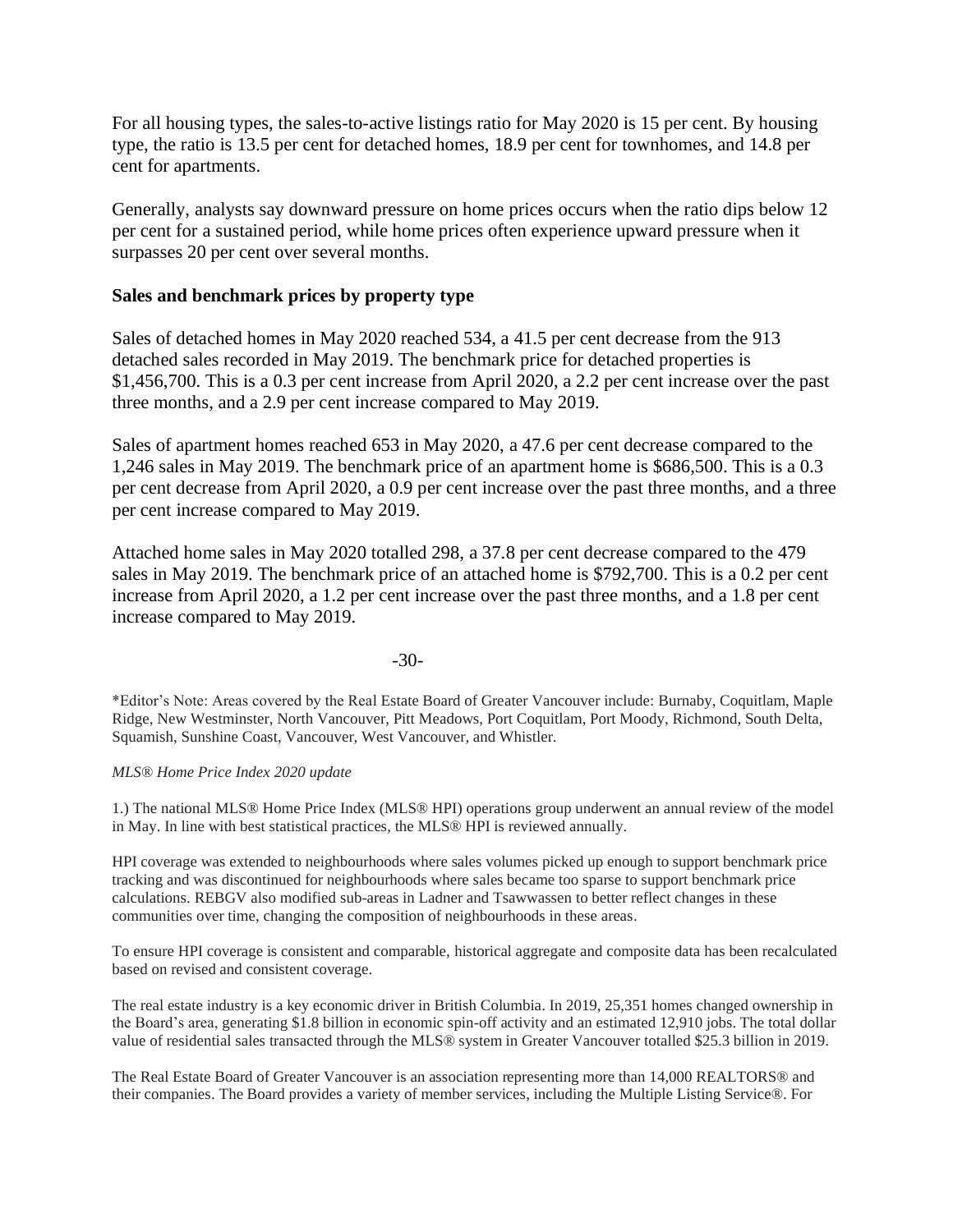more information on real estate, statistics, and buying or selling a home, contact a local REALTOR® or visit **www.rebgv.org**.

For more information please contact:

**Craig Munn** Manager, Communication Real Estate Board of Greater Vancouver 604.730.3146 cmunn@rebgv.org

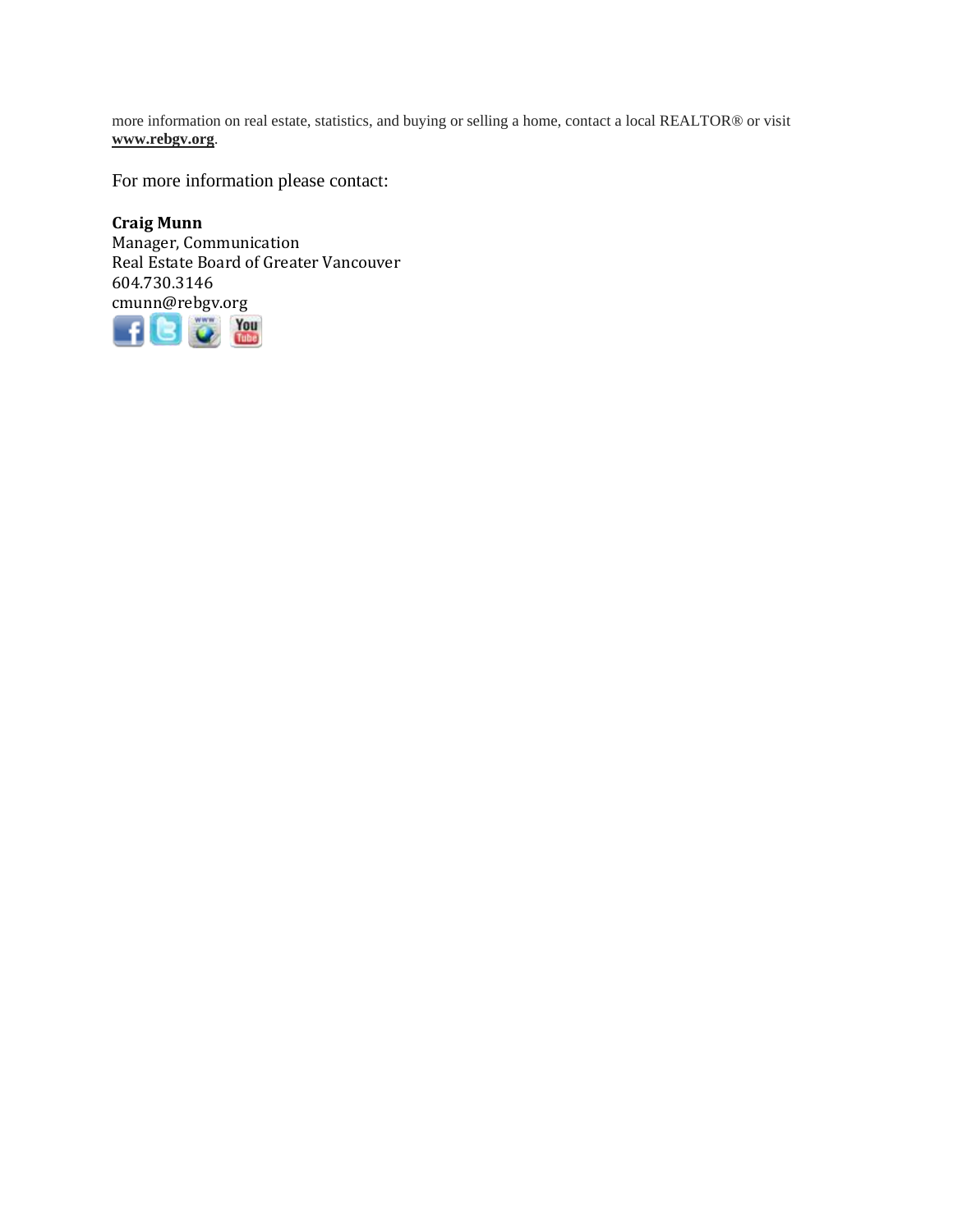

# MLS<sup>\*</sup><br>Home Price Index \* **May 2020**



| Property Type           | Area                 | <b>Benchmark</b> | Price | 1 Month  | 3 Month  | 6 Month  | 1 Year   | 3 Year   | 5 Year   | 10 Year  |
|-------------------------|----------------------|------------------|-------|----------|----------|----------|----------|----------|----------|----------|
|                         |                      | Price            | Index | Change % | Change % | Change % | Change % | Change % | Change % | Change % |
| Residential / Composite | Lower Mainland       | \$963,700        | 270.0 | $-0.1%$  | 1.5%     | 4.0%     | 2.5%     | 8.2%     | 56.3%    | 80.6%    |
|                         | Greater Vancouver    | \$1,028,400      | 269.8 | 0.0%     | 1.4%     | 4.2%     | 2.9%     | 4.6%     | 48.5%    | 76.2%    |
|                         | Bowen Island         | \$956,200        | 207.3 | 2.4%     | 5.5%     | $-0.3%$  | $-1.0%$  | 9.8%     | 59.2%    | 51.0%    |
|                         | <b>Burnaby East</b>  | \$972,000        | 269.6 | 1.0%     | 2.5%     | 4.5%     | 3.4%     | 4.2%     | 46.6%    | 76.0%    |
|                         | <b>Burnaby North</b> | \$895,800        | 270.5 | 0.3%     | 1.8%     | 4.3%     | 1.8%     | 6.2%     | 53.6%    | 81.7%    |
|                         | <b>Burnaby South</b> | \$974,700        | 275.3 | 0.8%     | 0.9%     | 3.5%     | 0.3%     | 3.4%     | 50.0%    | 80.9%    |
|                         | Coquitlam            | \$935,900        | 277.6 | 0.3%     | 2.4%     | 5.9%     | 4.6%     | 10.5%    | 60.9%    | 93.4%    |
|                         | Ladner               | \$839,700        | 236.4 | 0.5%     | 2.5%     | 5.9%     | 3.4%     | $-0.6%$  | 33.6%    | 57.0%    |
|                         | Maple Ridge          | \$779,100        | 248.1 | 0.5%     | 3.1%     | 4.6%     | 2.4%     | 16.5%    | 73.9%    | 79.8%    |
|                         | New Westminster      | \$662,300        | 291.4 | 0.2%     | 1.9%     | 4.0%     | 0.4%     | 14.9%    | 70.0%    | 88.1%    |
|                         | North Vancouver      | \$1,067,900      | 240.0 | 0.0%     | 0.7%     | 4.5%     | 2.8%     | 0.9%     | 40.4%    | 65.9%    |
|                         | <b>Pitt Meadows</b>  | \$761,400        | 276.8 | $-0.2%$  | 2.3%     | 5.0%     | 2.9%     | 20.9%    | 75.1%    | 93.6%    |
|                         | Port Coquitlam       | \$768,900        | 263.2 | $-0.7%$  | 2.1%     | 4.1%     | 3.1%     | 11.3%    | 64.9%    | 80.3%    |
|                         | Port Moody           | \$933,100        | 257.9 | $-0.4%$  | 2.5%     | 4.5%     | 3.0%     | 12.0%    | 61.1%    | 82.5%    |
|                         | Richmond             | \$934,900        | 279.1 | $-0.1%$  | 1.5%     | 3.6%     | 2.2%     | 3.0%     | 48.1%    | 72.8%    |
|                         | Squamish             | \$755,200        | 240.3 | $-1.5%$  | $-2.6%$  | $-2.8%$  | $-1.2%$  | 8.1%     | 65.6%    | 81.1%    |
|                         | Sunshine Coast       | \$590,500        | 206.9 | 1.9%     | 5.5%     | $-0.5%$  | $-2.5%$  | 9.6%     | 60.6%    | 51.8%    |
|                         | Tsawwassen           | \$928,100        | 240.6 | $-0.9%$  | $-0.6%$  | 3.5%     | 1.0%     | $-4.7%$  | 34.1%    | 65.2%    |
|                         | Vancouver East       | \$1,089,000      | 323.6 | $-0.4%$  | 0.6%     | 4.9%     | 3.5%     | 2.1%     | 48.2%    | 93.2%    |
|                         | Vancouver West       | \$1,283,000      | 267.9 | $-0.3%$  | 0.8%     | 5.1%     | 4.2%     | $-1.4%$  | 36.3%    | 68.9%    |
|                         | West Vancouver       | \$2,142,500      | 235.9 | 1.7%     | 2.5%     | 2.3%     | 3.6%     | $-14.5%$ | 13.8%    | 60.0%    |
|                         | Whistler             | \$896,800        | 209.0 | $-1.5%$  | $-2.9%$  | $-2.3%$  | 0.9%     | 16.1%    | 71.5%    | 60.3%    |
| Single Family Detached  | Lower Mainland       | \$1,252,000      | 267.0 | 0.1%     | 2.1%     | 3.7%     | 2.9%     | $-0.8%$  | 43.2%    | 79.7%    |
|                         | Greater Vancouver    | \$1,456,700      | 269.1 | 0.3%     | 2.2%     | 3.5%     | 2.9%     | $-6.6%$  | 32.0%    | 73.1%    |
|                         | Bowen Island         | \$956,200        | 207.3 | 2.4%     | 5.5%     | $-0.3%$  | $-1.0%$  | 9.8%     | 59.2%    | 51.0%    |
|                         | <b>Burnaby East</b>  | \$1,244,600      | 278.3 | 2.0%     | 4.1%     | 7.3%     | 7.0%     | 0.5%     | 41.8%    | 81.7%    |
|                         | <b>Burnaby North</b> | \$1,472,700      | 284.8 | 0.2%     | 3.8%     | 6.7%     | 4.6%     | $-5.8%$  | 31.5%    | 84.8%    |
|                         | <b>Burnaby South</b> | \$1,529,000      | 292.7 | 1.8%     | 3.4%     | 2.9%     | 1.4%     | $-9.1%$  | 30.0%    | 87.0%    |
|                         | Coquitlam            | \$1,215,200      | 269.7 | $-0.2%$  | 3.3%     | 5.2%     | 4.4%     | $-1.4%$  | 43.8%    | 85.7%    |
|                         | Ladner               | \$983,500        | 235.4 | 0.3%     | 2.6%     | 7.4%     | 3.8%     | $-2.3%$  | 29.9%    | 60.4%    |
|                         | Maple Ridge          | \$848,700        | 241.8 | 0.8%     | 3.2%     | 5.6%     | 3.2%     | 11.6%    | 69.8%    | 80.2%    |
|                         | New Westminster      | \$1,098,800      | 274.1 | 1.5%     | 4.4%     | 7.3%     | 5.0%     | $-1.1%$  | 41.7%    | 75.7%    |
|                         | North Vancouver      | \$1,543,800      | 243.1 | $-0.1%$  | $-0.2%$  | 3.1%     | 2.4%     | $-8.5%$  | 30.1%    | 68.7%    |
|                         | <b>Pitt Meadows</b>  | \$920,500        | 259.4 | $-0.8%$  | 4.1%     | 5.5%     | 4.5%     | 11.7%    | 63.6%    | 84.2%    |
|                         | Port Coquitlam       | \$969,100        | 258.4 | $-1.3%$  | 1.7%     | 4.1%     | 5.1%     | $-0.5%$  | 49.3%    | 79.6%    |
|                         | Port Moody           | \$1,453,400      | 268.4 | 0.8%     | 3.0%     | 4.2%     | 3.4%     | 1.7%     | 47.1%    | 84.3%    |
|                         | Richmond             | \$1,528,400      | 296.1 | $-0.1%$  | 1.4%     | 2.5%     | 1.6%     | $-10.6%$ | 30.6%    | 71.1%    |
|                         | Squamish             | \$952,800        | 251.1 | $-1.2%$  | $-2.3%$  | $-2.7%$  | 0.6%     | 4.2%     | 65.3%    | 81.8%    |
|                         | Sunshine Coast       | \$586,300        | 205.4 | 1.9%     | 5.4%     | $-0.3%$  | $-2.3%$  | 9.5%     | 60.5%    | 50.7%    |
|                         | Tsawwassen           | \$1,087,800      | 242.4 | $-1.5%$  | $-1.1%$  | 4.0%     | 2.2%     | $-7.1%$  | 31.0%    | 70.1%    |
|                         | Vancouver East       | \$1,447,800      | 318.9 | $-0.1%$  | 1.2%     | 4.2%     | 5.6%     | $-5.6%$  | 32.0%    | 96.2%    |
|                         | Vancouver West       | \$3,041,100      | 307.6 | 0.8%     | 3.0%     | 3.3%     | 2.2%     | $-16.1%$ | 17.4%    | 67.4%    |
|                         | West Vancouver       | \$2,620,700      | 247.4 | 2.1%     | 3.0%     | 3.0%     | 4.1%     | $-15.3%$ | 13.2%    | 69.3%    |
|                         | Whistler             | \$1,665,700      | 231.7 | 1.3%     | $-0.9%$  | 1.9%     | 5.7%     | 9.7%     | 62.9%    | 66.3%    |

**HOW TO READ THE TABLE:**

• Benchmark Price: Estimated sale price of a benchmark property. Benchmarks represent a typical property within each market.

• Price Index: Index numbers estimate the percentage change in price on typical and constant quality properties over time. All figures are based on past sales.

• x Month/Year Change %: Percentage change of index over a period of x month(s)/year(s) \*

In January 2005, the indexes are set to 100.

Townhome properties are similar to Attached properties, a category that was used in the previous MLSLink HPI, but do not included duplexes.

The above info is deemed reliable, but is not guaranteed. All dollar amounts in CDN.

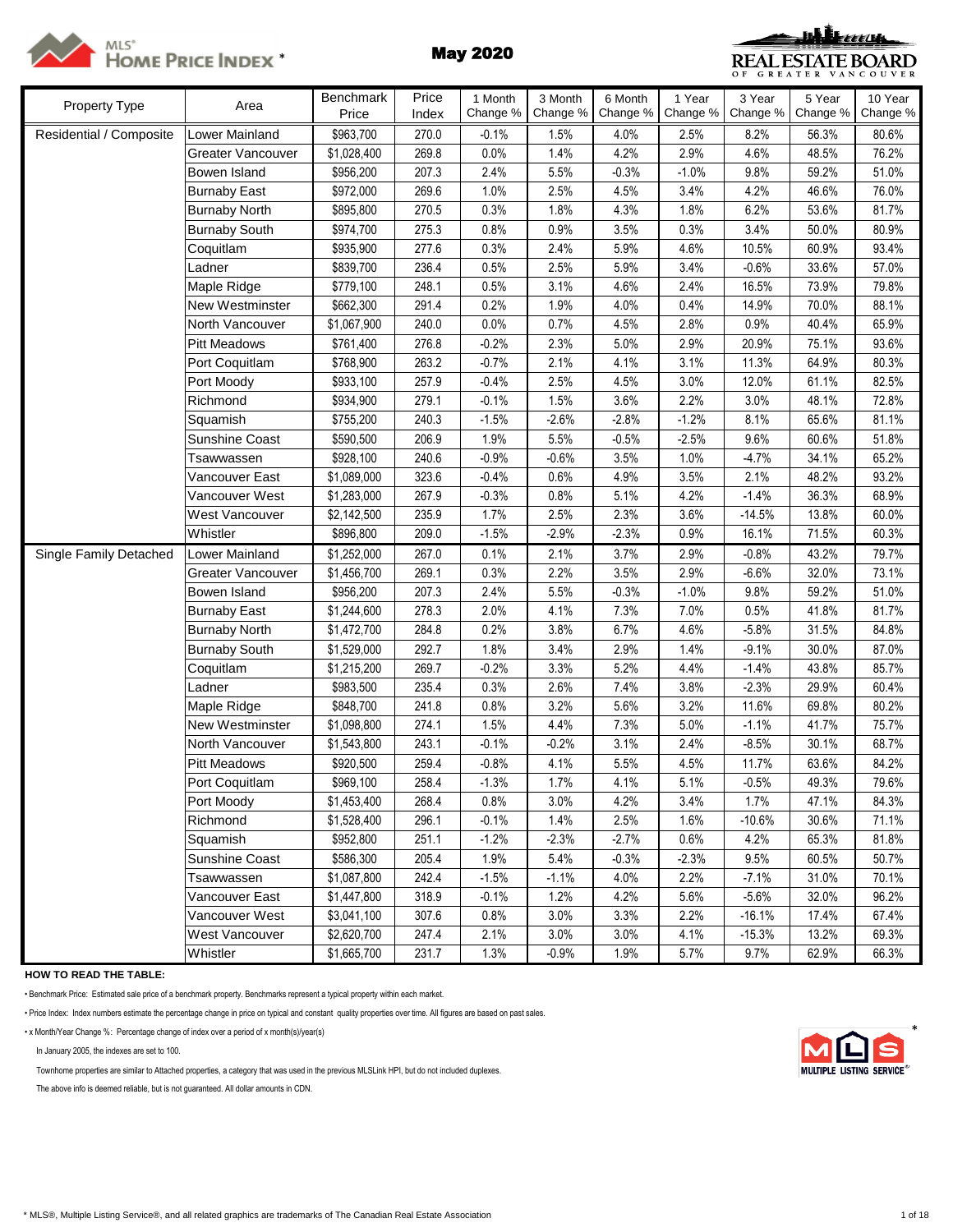



| <b>Property Type</b> | Area                 | Benchmark   | Price | 1 Month  | 3 Month  | 6 Month  | 1 Year   | 3 Year   | 5 Year   | 10 Year  |
|----------------------|----------------------|-------------|-------|----------|----------|----------|----------|----------|----------|----------|
|                      |                      | Price       | Index | Change % | Change % | Change % | Change % | Change % | Change % | Change % |
| Townhouse            | Lower Mainland       | \$686,500   | 249.0 | 0.3%     | 1.5%     | 2.9%     | 1.8%     | 11.3%    | 60.6%    | 71.6%    |
|                      | Greater Vancouver    | \$792,700   | 254.3 | 0.2%     | 1.2%     | 2.7%     | 1.8%     | 8.3%     | 53.2%    | 69.3%    |
|                      | <b>Burnaby East</b>  | \$669,500   | 247.3 | 1.8%     | 1.6%     | 1.6%     | 2.0%     | 9.8%     | 51.6%    | 65.8%    |
|                      | <b>Burnaby North</b> | \$719,300   | 268.5 | $-1.2%$  | $-1.2%$  | $-1.3%$  | $-1.5%$  | 6.6%     | 53.7%    | 72.3%    |
|                      | <b>Burnaby South</b> | \$773,400   | 266.4 | $-1.0%$  | $-0.1%$  | 0.5%     | $-1.0%$  | 4.9%     | 52.6%    | 71.4%    |
|                      | Coquitlam            | \$687,300   | 252.2 | 1.5%     | 2.2%     | 6.7%     | 2.4%     | 12.8%    | 60.3%    | 79.1%    |
|                      | Ladner               | \$654,100   | 234.6 | 0.9%     | 2.8%     | 4.7%     | 5.3%     | $-2.3%$  | 33.7%    | 48.0%    |
|                      | Maple Ridge          | \$548,400   | 254.6 | 0.6%     | 4.7%     | 3.6%     | 0.6%     | 18.0%    | 75.5%    | 77.2%    |
|                      | New Westminster      | \$745,600   | 273.6 | 1.7%     | 1.9%     | 4.2%     | 5.8%     | 11.9%    | 56.2%    | 76.3%    |
|                      | North Vancouver      | \$974,200   | 236.7 | $-0.9%$  | 2.8%     | 4.0%     | 2.2%     | 2.7%     | 52.4%    | 63.8%    |
|                      | <b>Pitt Meadows</b>  | \$633,000   | 273.9 | 0.8%     | 3.2%     | 7.3%     | 4.5%     | 22.5%    | 76.1%    | 93.6%    |
|                      | Port Coquitlam       | \$647,200   | 245.0 | $-0.8%$  | 4.2%     | 4.7%     | 0.7%     | 11.4%    | 60.9%    | 71.8%    |
|                      | Port Moody           | \$648,600   | 219.2 | 0.4%     | 3.0%     | 4.9%     | 0.7%     | 15.6%    | 46.5%    | 55.6%    |
|                      | Richmond             | \$793,500   | 260.6 | $-0.1%$  | 1.6%     | 4.2%     | 2.6%     | 5.0%     | 48.2%    | 65.7%    |
|                      | Squamish             | \$683,100   | 224.6 | $-0.4%$  | $-4.6%$  | $-3.6%$  | $-1.5%$  | 14.9%    | 63.8%    | 79.4%    |
|                      | Tsawwassen           | \$635,900   | 249.3 | 1.3%     | 1.7%     | 4.0%     | 5.1%     | $-0.9%$  | 43.2%    | 58.2%    |
|                      | √ancouver East       | \$905,000   | 287.8 | 1.3%     | 0.4%     | 4.1%     | 2.7%     | 5.0%     | 50.7%    | 80.8%    |
|                      | Vancouver West       | \$1,125,000 | 263.0 | 0.1%     | $-1.3%$  | $-0.8%$  | 0.8%     | $-0.5%$  | 40.3%    | 68.7%    |
|                      | Whistler             | \$907,900   | 218.9 | $-0.3%$  | $-4.5%$  | $-3.5%$  | 3.1%     | 21.6%    | 72.5%    | 75.8%    |
| Apartment            | Lower Mainland       | \$657,300   | 281.6 | $-0.5%$  | 1.0%     | 4.6%     | 2.3%     | 18.3%    | 73.4%    | 84.8%    |
|                      | Greater Vancouver    | \$686,500   | 274.5 | $-0.3%$  | 0.9%     | 5.0%     | 3.0%     | 14.4%    | 66.3%    | 80.4%    |
|                      | <b>Burnaby East</b>  | \$746,500   | 286.4 | $-0.5%$  | 1.7%     | 4.0%     | $-0.2%$  | 9.4%     | 58.1%    | 75.5%    |
|                      | <b>Burnaby North</b> | \$623,500   | 266.2 | 0.8%     | 1.7%     | 4.6%     | 1.4%     | 16.9%    | 77.6%    | 85.2%    |
|                      | <b>Burnaby South</b> | \$678,900   | 272.6 | 0.9%     | 0.4%     | 4.9%     | 0.4%     | 11.2%    | 66.7%    | 82.8%    |
|                      | Coquitlam            | \$534,300   | 293.2 | 0.3%     | 2.1%     | 3.1%     | 3.3%     | 23.9%    | 86.8%    | 105.8%   |
|                      | Ladner               | \$515,500   | 240.7 | 0.3%     | 1.5%     | 3.4%     | $-1.3%$  | 6.9%     | 46.2%    | 55.1%    |
|                      | Maple Ridge          | \$360,500   | 257.4 | $-0.1%$  | 1.3%     | 3.8%     | 2.8%     | 31.7%    | 82.2%    | 75.1%    |
|                      | New Westminster      | \$524,700   | 297.3 | $-0.3%$  | 1.5%     | 3.4%     | $-0.8%$  | 19.8%    | 82.1%    | 91.7%    |
|                      | North Vancouver      | \$577,200   | 235.4 | 0.5%     | 0.6%     | 5.8%     | 3.6%     | 12.8%    | 52.8%    | 62.2%    |
|                      | <b>Pitt Meadows</b>  | \$500,100   | 294.9 | $-0.1%$  | 1.4%     | 3.7%     | 1.4%     | 28.6%    | 85.0%    | 98.3%    |
|                      | Port Coquitlam       | \$463,700   | 277.3 | $-0.4%$  | 1.5%     | 3.5%     | 2.9%     | 23.8%    | 87.2%    | 83.3%    |
|                      | Port Moody           | \$661,100   | 275.5 | $-1.5%$  | 2.2%     | 5.0%     | 4.8%     | 21.1%    | 86.7%    | 98.9%    |
|                      | Richmond             | \$652,800   | 279.5 | 0.0%     | 1.7%     | 4.1%     | 2.3%     | 17.8%    | 73.5%    | 80.1%    |
|                      | Squamish             | \$480,000   | 236.6 | $-3.1%$  | $-1.5%$  | $-3.4%$  | $-5.1%$  | 11.9%    | 76.8%    | 81.0%    |
|                      | Tsawwassen           | \$548,000   | 236.0 | 0.7%     | 1.0%     | 3.0%     | $-2.0%$  | 6.7%     | 45.8%    | 53.3%    |
|                      | Vancouver East       | \$595,300   | 334.6 | $-1.2%$  | $-0.1%$  | 4.9%     | 1.6%     | 9.7%     | 68.7%    | 89.8%    |
|                      | Vancouver West       | \$801,300   | 260.0 | $-0.6%$  | 0.6%     | 6.8%     | 5.6%     | 7.4%     | 52.0%    | 72.3%    |
|                      | West Vancouver       | \$1,006,000 | 204.4 | 1.0%     | $-0.8%$  | $-1.6%$  | $-1.6%$  | $-5.4%$  | 30.3%    | 36.4%    |
|                      | Whistler             | \$479,700   | 187.9 | $-4.5%$  | $-2.9%$  | $-3.9%$  | $-4.1%$  | 15.6%    | 83.9%    | 43.7%    |

## **HOW TO READ THE TABLE:**

• Benchmark Price: Estimated sale price of a benchmark property. Benchmarks represent a typical property within each market.

• Price Index: Index numbers estimate the percentage change in price on typical and constant quality properties over time. All figures are based on past sales.

• x Month/Year Change %: Percentage change of index over a period of x month(s)/year(s)

In January 2005, the indexes are set to 100. \*

Townhome properties are similar to attached properties, a category that was used in the previous MLSLink HPI, but do not included duplexes.

Lower Mainland includes areas serviced by both Real Estate Board of Greater Vancouver & Fraser Valley Real Estate Board.

The above info is deemed reliable, but is not guaranteed. All dollar amounts in CDN.

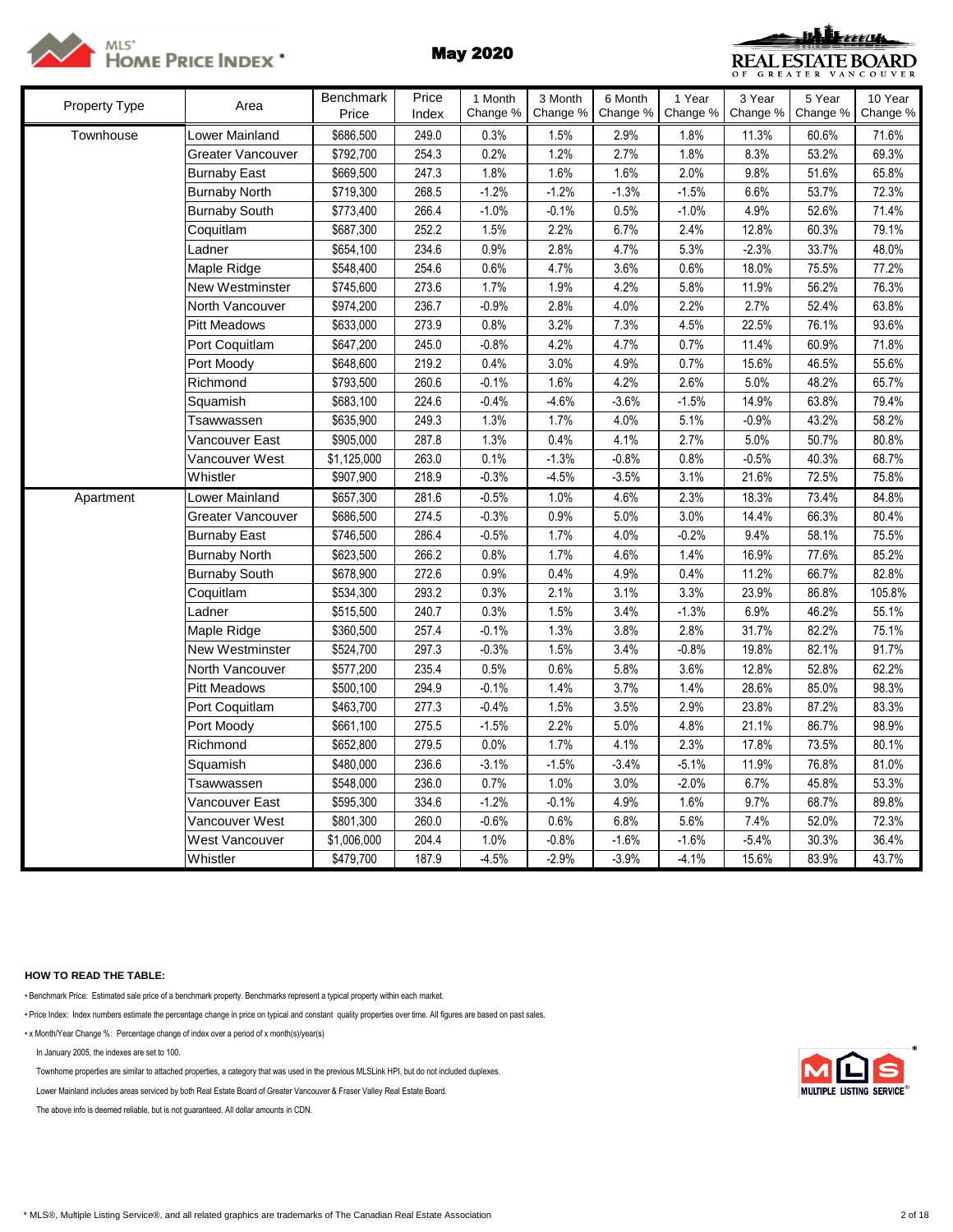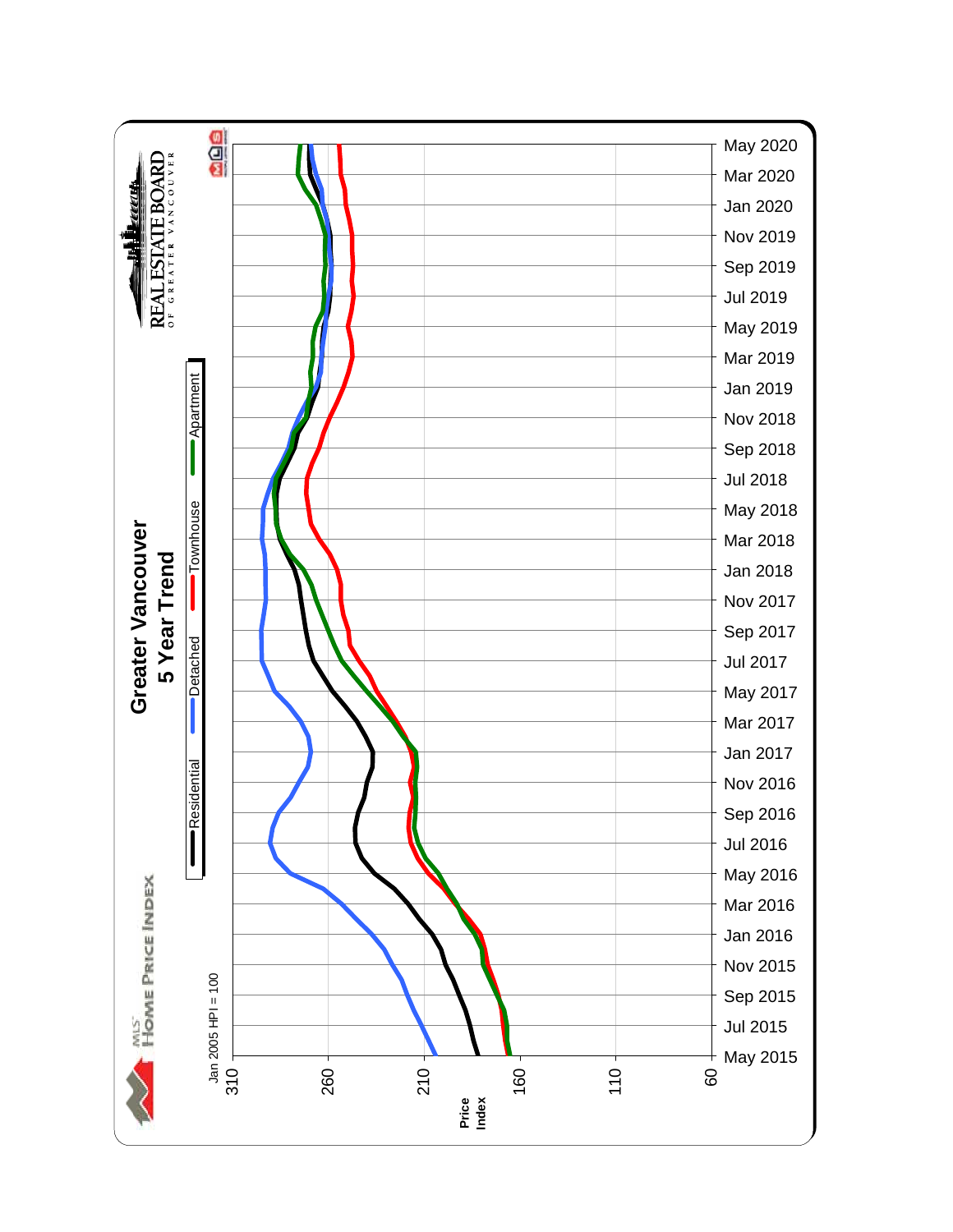|                      | Burnaby<br>VANCOUVER<br><b>ESTATE BOARD</b><br><u>Filipad</u><br>2020<br>VeW<br>GREATER | 22<br>Detached<br>Number | $\frac{3}{4}$<br>Attached<br>٥ | $^{\circ}_{8}$<br>Apartment<br><b>Sales</b> | \$1,457,500<br>Detached<br>Median | \$772,000<br>Attached<br>Selling | \$545,500<br>Apartment<br>Price | 26<br>Detached<br>Number | 25<br>Attached<br>٥      | 56<br>Apartment<br>Sales                            | \$1,462,500<br>Detached<br>Median | \$770,000<br>Attached<br>Selling | \$593,000<br>Apartment<br>Price | 67<br>Detached<br>Number | $58\,$<br>Attached<br>٥                                       | 154<br>Apartment<br><b>Sales</b> | \$1,310,000<br>Detached<br>Median | \$750,900<br>Attached<br>Selling | \$600,000<br>Apartment<br>Price | 227<br>Detached<br>Number | 201<br>Attached<br>Sales<br>ō | 573<br>Apartment               | \$1,460,000<br>Detached<br>Median<br>May. 2020 | \$809,000<br>\$591,000<br>Apartment<br>Attached<br>Selling<br>Price | 212<br>Detached<br>Number | 189<br>Attached<br>ō | 572<br>Apartment<br><b>Sales</b> | \$1,399,000<br>Detached<br>Median<br>May. 2019 | \$759,800<br>\$580,800<br>Apartment<br>Attached<br>Selling<br>Price<br>Year-to-date | Note: Median Selling Prices are not reported for areas with less than 20 sales or |
|----------------------|-----------------------------------------------------------------------------------------|--------------------------|--------------------------------|---------------------------------------------|-----------------------------------|----------------------------------|---------------------------------|--------------------------|--------------------------|-----------------------------------------------------|-----------------------------------|----------------------------------|---------------------------------|--------------------------|---------------------------------------------------------------|----------------------------------|-----------------------------------|----------------------------------|---------------------------------|---------------------------|-------------------------------|--------------------------------|------------------------------------------------|---------------------------------------------------------------------|---------------------------|----------------------|----------------------------------|------------------------------------------------|-------------------------------------------------------------------------------------|-----------------------------------------------------------------------------------|
|                      | Coquitlam                                                                               | \$                       | æ                              | \$                                          | \$1,210,000                       | \$825,000                        | \$499,500                       | æ                        | $\overline{\phantom{a}}$ | $42\,$                                              | \$1,158,500                       | n/a                              | \$520,500                       | $\overline{r}$           | $35\,$                                                        | $\frac{8}{2}$                    | \$1,195,000                       | \$725,000                        | \$523,500                       | 263                       | 174                           | 328                            | \$1,236,000                                    | \$815,000<br>\$510,000                                              | 249                       | 145                  | 326                              | \$1,188,500                                    | \$750,000<br>\$519,500                                                              |                                                                                   |
|                      | $q_{100}$ s - $e_{100}$                                                                 | 57                       | $\overleftarrow{\cdot}$        |                                             | \$1,108,000                       | n/a                              | n/a                             | $23\,$                   | $\overline{\phantom{a}}$ | $\stackrel{\scriptstyle\smile}{\scriptstyle\smile}$ | \$1,010,000                       | n/a                              | n/a                             | $38\,$                   | $\frac{6}{2}$                                                 | 25                               | \$1,027,500                       | n/a                              | \$501,123                       | 160                       | 58                            | 73                             | \$1,040,000                                    | \$711,900<br>\$530,000                                              | 118                       | $\pmb{\mathbb{S}}$   | 56                               | \$1,050,000                                    | \$688,400<br>\$475,000                                                              |                                                                                   |
|                      | $\mu$ ng - spuelsl                                                                      | $\boldsymbol{\sim}$      | $\circ$                        | $\circ$                                     | Ρá                                | $\frac{a}{a}$                    | ηá                              | 2                        | $\circ$                  | $\circ$                                             | n/a                               | ηã                               | n/a                             | $\overline{ }$           | $\circ$                                                       | $\circ$                          | $\tilde{\mathsf{h}}$              | n/a                              | n/a                             | $\frac{6}{2}$             | $\boldsymbol{\sim}$           | $\circ$                        | n/a                                            | $\mathsf{n}^\mathsf{d}$<br>n/a                                      | \$                        | $\circ$              | $\circ$                          | Ρá                                             | $\mathsf{n}^\mathsf{d}$<br>$\tilde{\mathsf{p}}$                                     |                                                                                   |
|                      | <sup>Maple Ridge/Pitt Meadows</sup>                                                     | 8                        | 57                             | 27                                          | \$881,000                         | \$560,000                        | \$375,900                       | 50                       | 27                       | 24                                                  | \$900,000                         | \$530,000                        | \$403,150                       | $111$                    | 54                                                            | 45                               | \$818,500                         | \$521,500                        | \$340,000                       | 387                       | 226                           | 150                            | \$879,998                                      | \$385,900<br>\$547,400                                              | 343                       | 213                  | 148                              | \$830,000                                      | \$525,000<br>\$358,750                                                              |                                                                                   |
| Σ                    | New Westminster                                                                         | $\overline{c}$           | $\boldsymbol{\upsigma}$        | 49                                          | \$1,207,500                       | n/a                              | \$493,000                       | $\tilde{c}$              | $\tilde{c}$              | $38\,$                                              | n/a                               | n/a                              | \$500,000                       | 26                       | $\infty$                                                      | 93                               | \$1,122,400                       | n/a                              | \$505,000                       | 78                        | 42                            | 269                            | \$1,173,500                                    | \$711,476<br>\$511,800                                              | 74                        | 39                   | 340                              | \$1,140,000                                    | \$715,000<br>\$502,500                                                              | for the Gulf Islands                                                              |
| ©<br>ဟ               | North Vancouver                                                                         | 51                       | $\boldsymbol{30}$              | 55                                          | \$1,580,000                       | \$1,011,750                      | \$685,800                       | $38\,$                   | $\tilde{c}$              | 45                                                  | \$1,511,500                       | n/a                              | \$650,000                       | 105                      | 45                                                            | 106                              | \$1,502,000                       | \$1,010,000                      | \$616,500                       | 253                       | 125                           | 360                            | \$1,600,000                                    | \$1,025,000<br>\$649,900                                            | 300                       | 140                  | 343                              | \$1,558,000                                    | \$1,010,000<br>\$615,000                                                            |                                                                                   |
| <b>Si</b>            | Port Coquitlam                                                                          | 30                       | $\, \circ \,$                  | 21                                          | \$915,500                         | n/a                              | \$474,000                       | 9                        | $\tilde{c}$              | చ                                                   | n/a                               | n/a                              | n/a                             | $\ddot{4}$               | 36                                                            | 54                               | \$925,000                         | \$686,833                        | \$415,000                       | 121                       | 85                            | 135                            | \$960,000                                      | \$678,300<br>\$445,000                                              | 108                       | 57                   | 144                              | \$913,750                                      | \$650,000<br>\$410,000                                                              |                                                                                   |
| $\blacktriangleleft$ | Port Moody/Belcarra                                                                     | 45                       | $\ddot{4}$                     | ÷                                           | Ρå                                | n/a                              | n/a                             | 6                        | $\infty$                 | م.                                                  | n/a                               | n/a                              | n/a                             | 23                       | 15                                                            | $^{24}$                          | \$1,310,000                       | n/a                              | \$531,000                       | 55                        | $58\,$                        | 28                             | \$1,345,000                                    | \$716,900<br>\$600,500                                              | 61                        | $\frac{8}{3}$        | 109                              | \$1,223,000                                    | \$758,500<br>\$568,000                                                              |                                                                                   |
| <b>S</b><br>Ш        | <b>Bromnond</b>                                                                         | $\frac{4}{3}$            | $\frac{8}{3}$                  | යි                                          | \$1,566,500                       | \$815,500                        | \$545,100                       | 36                       | 57                       | 54                                                  | \$1,489,000                       | \$818,572                        | \$515,000                       | 82                       | 55                                                            | 133                              | \$1,530,000                       | \$796,000                        | \$528,000                       | 278                       | 280                           | 529                            | \$1,600,000                                    | \$820,000<br>\$550,000                                              | 243                       | 181                  | 471                              | \$1,505,000                                    | \$815,000<br>\$528,888                                                              |                                                                                   |
| Fact                 | <b>Usimenp<sup>S</sup></b>                                                              | 57                       | $\mathbf  \circ$               | 4                                           | ్డి                               | n/a                              | n/a                             | ő                        | $\overline{\phantom{a}}$ | $\boldsymbol{\infty}$                               | n/a                               | n/a                              | n/a                             | $\overline{\mathbf{z}}$  | $\ddot{ }$                                                    | $\frac{2}{3}$                    | \$992,500                         | n/a                              | n/a                             | 67                        | 45                            | $\frac{4}{3}$                  | \$1,100,000                                    | \$689,000<br>\$455,000                                              | 83                        | $\overline{r}$       | $\frac{8}{3}$                    | \$1,000,000                                    | \$645,000<br>\$435,500                                                              |                                                                                   |
| <b>S</b>             | Sunshine Coast                                                                          | 28                       | $\sim$                         |                                             | \$645,000                         | n/a                              | n/a                             | 26                       | $\circ$                  | $\mathfrak{g}$                                      | \$613,750                         | n/a                              | n′a                             | 47                       | $\mathbf  \, \mathbf  \, \mathbf  \, \mathbf  \, \mathbf  \,$ | ၜ                                | \$627,000                         | ηá                               | n/a                             | 150                       | $\overline{6}$                | $\overset{\circ}{\phantom{a}}$ | \$626,250                                      | n/a<br>ηã                                                           | 169                       | 28                   | 38                               | \$609,286                                      | \$477,500<br>\$432,400                                                              |                                                                                   |
|                      | Vancouver East                                                                          | 34                       | 25                             | 76                                          | \$1,450,000                       | \$1,172,500                      | \$595,000                       | 49                       | 4                        | 54                                                  | \$1,500,000                       | n/a                              | \$541,000                       | 124                      | 80                                                            | 142                              | \$1,397,500                       | \$1,031,500                      | \$562,000                       | 361                       | 157                           | 462                            | \$1,475,000                                    | \$1,098,000<br>\$590,000                                            | 341                       | 166                  | 479                              | \$1,372,500                                    | \$976,500<br>\$560,000                                                              |                                                                                   |
|                      | <b>Vancouver West</b>                                                                   | 51                       | 36                             | 177                                         | \$3,174,000                       | \$1,174,000                      | \$740,000                       | 22                       | 29                       | 129                                                 | \$2,802,000                       | \$1,076,000                      | \$745,000                       | 86                       | 55                                                            | 319                              | \$2,865,000                       | \$1,250,000                      | \$720,000                       | 291                       | 190                           | 1,085                          | \$3,015,000                                    | \$1,255,000<br>\$755,000                                            | 290                       | 178                  | 1,106                            | \$2,805,000                                    | \$1,260,000<br>\$740,000                                                            |                                                                                   |
|                      | Mest Vancouver/Howe Sound                                                               | 27                       | S                              | $\frac{1}{2}$                               | \$2,145,000                       | n/a                              | n/a                             | 22                       | $\overline{\phantom{a}}$ | ю                                                   | \$2,937,500                       | n/a                              | n/a                             | 56                       | 4                                                             | Ξ                                | \$2,649,286                       | n/a                              | n/a                             | 156                       | $\frac{6}{7}$                 | $39$                           | \$2,450,000                                    | \$925,000<br>ρý                                                     | 160                       | $\mathfrak{S}$       | 45                               | \$2,453,750                                    | \$1,050,000<br>n/a                                                                  |                                                                                   |
|                      | i <sup>Whistler/Pemberton</sup>                                                         | S                        | S                              | $\mathbf \Omega$                            | n/a                               | n/a                              | n/a                             | 3                        | $\circ$                  | $\boldsymbol{\infty}$                               | n/a                               | n/a                              | n/a                             | $^{\circ}$               | 15                                                            | $\overline{2}$                   | n/a                               | n/a                              | \$563,000                       | 35                        | 54                            | 61                             | \$2,099,000                                    | \$1,112,500<br>\$513,000                                            | 46                        | 76                   | 5                                | \$1,870,000                                    | \$1,064,500<br>\$425,000                                                            |                                                                                   |
|                      | STV101                                                                                  | 534                      | 298                            | 653                                         |                                   | n/a                              |                                 | 388                      | 218                      | 503                                                 |                                   | n/a                              |                                 | 913                      | 479                                                           | 1,246                            |                                   | n/a                              |                                 | 2,898                     | 1,731                         | 4,210                          |                                                | n/a                                                                 | 2,815                     | 1,644                | 4,322                            |                                                | n/a                                                                                 | aos                                                                               |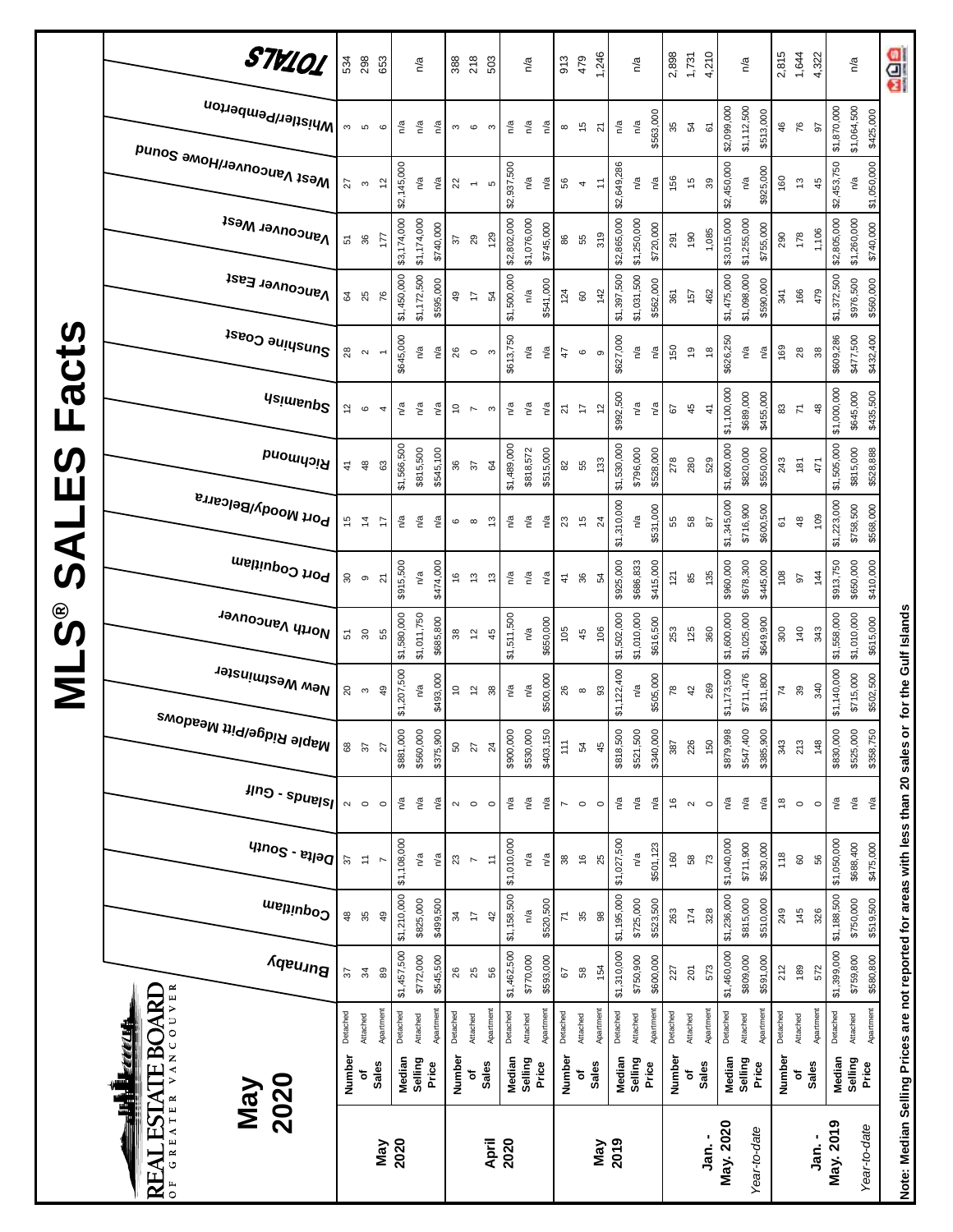|                           | STV101                                           | 1,212    | 663                                          | 1,809                    |            | n/a      |          | 736<br>450                     |                                                                                 | 1,127             |            | n/a                   |           | 2,213    | 1,071              | 2,577         |            | n/a                   |           | 6,106<br>3,285 |                   | 8,916     |            | $n^{\prime}$ a       | 9,353    | 4,438          | 11,501    |           | n/a                                     | age                                                                                                 |
|---------------------------|--------------------------------------------------|----------|----------------------------------------------|--------------------------|------------|----------|----------|--------------------------------|---------------------------------------------------------------------------------|-------------------|------------|-----------------------|-----------|----------|--------------------|---------------|------------|-----------------------|-----------|----------------|-------------------|-----------|------------|----------------------|----------|----------------|-----------|-----------|-----------------------------------------|-----------------------------------------------------------------------------------------------------|
|                           | Whistler/Pemberton                               |          | $\frac{27}{27}$                              | $\overline{5}$           | 14%        | 19%      | 19%      | $\Xi$                          | $\frac{1}{2}$                                                                   | $\frac{8}{2}$     | 27%        | 35%                   | 17%       | 29       | - 82               | 28            | 28%        | 54%                   | 75%       | $102$          | 133               | 178       | 34%        | 41%<br>34%           | 114      | 158            | 183       | 40%       | 48%<br>53%                              |                                                                                                     |
|                           | Mest Vancouver/Howe Sound                        | 96       | $\infty$                                     | $\mathfrak{L}$           | 28%        | 38%      | 35%      | 58                             | $\mathbf \omega$                                                                | $23\,$            | 38%        | 17%                   | 22%       | 168      | $\frac{2}{3}$      | 49            | 33%        | 33%                   | 22%       | 499            | $48$              | 159       | 31%        | 31%<br>25%           | 745      | $\mathcal{L}$  | 211       | 21%       | 18%<br>21%                              |                                                                                                     |
|                           | <b>Vancouver West</b>                            | 116      | 77                                           | 546                      | 44%        | 47%      | 32%      | 84                             | 63                                                                              | 319               | 58%        | 46%                   | 40%       | 220      | 144                | 689           | 39%        | 38%                   | 46%       | 606            | 408               | 2,456     | 48%        | 47%<br>44%           | 1,057    | 630            | 3,359     | 27%       | 33%<br>28%                              |                                                                                                     |
|                           | Vancouver East                                   | 109      | 76                                           | 200                      | 59%        | 33%      | 38%      | $\rm ^{80}$                    | 45                                                                              | 121               | 61%        | 38%                   | 45%       | 227      | 103                | 275           | 55%        | 58%                   | 52%       | 654            | 313               | 917       | 55%        | 50%<br>50%           | 999      | 388            | 1,145     | 34%       | 43%<br>42%                              |                                                                                                     |
| <b>acts</b>               | Sunshine Coast                                   | 98       | $\infty$                                     | $\overline{\phantom{a}}$ | 29%        | 25%      | 14%      | $_{38}$                        | $\overline{\mathcal{A}}$                                                        | $\mathbf{\Omega}$ | 68%        | 0%                    | 150%      | 145      | 20                 | $\frac{6}{5}$ | 32%        | 30%                   | 56%       | 340            | 55                | $38\,$    | 44%        | 35%<br>47%           | 511      | 64             | 95        | 33%       | 44%<br>40%                              |                                                                                                     |
| щ                         | <b>Asimeup<sup>2</sup></b>                       |          | ន<br>ន                                       | $\overline{2}$           | 33%        | 30%      | 19%      | $\overset{\circ}{\phantom{a}}$ | $\frac{6}{5}$                                                                   | 25                | 56%        | 44%                   | 12%       | 38       | ূর্                | $\tilde{t}$   | 55%        | 55%                   | 29%       | 157            | 96                | 113       | 43%        | 47%<br>36%           | 182      | 120            | 111       | 46%       | 59%<br>43%                              |                                                                                                     |
| $\boldsymbol{\omega}$     | <b>PuowyoiA</b>                                  | 115      | $\rm ^{\rm o}$                               | 203                      | 36%        | 53%      | 31%      | $72$ 51                        |                                                                                 | 117               | 50%        | 73%                   | 55%       | 252      | 167                | 336           | 33%        | 33%                   | 40%       | 637            | 473               | 1,079     | 44%        | 59%<br>49%           | 1,189    | 723            | 1,426     | 20%       | 25%<br>33%                              |                                                                                                     |
| <b>USTING</b>             | Port Moody/Belcarra                              |          | 5 N                                          | $\frac{4}{7}$            | 48%        | 67%      | 41%      | 9                              | 15                                                                              | $^{24}$           | 38%        | 53%                   | 54%       |          | <b>8</b> 29        | 39            | 46%        | 44%                   | 62%       | 143            | 103               | 166       | 38%        | 56%<br>52%           | 187      | 120            | 206       | 33%       | 40%<br>53%                              |                                                                                                     |
|                           | Port Coquitlam                                   |          | $\begin{matrix} 3 & 5 \\ 2 & 5 \end{matrix}$ |                          | 100%       | 33%      | 68%      | 26<br>23                       |                                                                                 | 28                | 62%        | 57%                   | 46%       | 61       | 57                 | 66            | 67%        | 63%                   | 82%       | 179            | 156               | 221       | 68%        | 54%<br>61%           | 258      | 220            | 340       | 42%       | 44%<br>42%                              |                                                                                                     |
| $\overset{\circ}{\bm{v}}$ | North Vancouver                                  | 134      | 51                                           | 152                      | 38%        | 59%      | 36%      | 55                             |                                                                                 | 87                | 49%        | 22%                   | 52%       | 196      | $\overline{\circ}$ | 225           | 54%        | 49%                   | 47%       | 596            | 273               | 767       | 42%        | 46%<br>47%           | 827      | 370            | 961       | 36%       | 38%<br>36%                              |                                                                                                     |
| $\overline{\mathsf{z}}$   | , <sup>New Westminster</sup>                     |          | ೫ ಕ                                          | 102                      | 59%        | 16%      | 48%      |                                | $\begin{array}{ccccc}\n\overline{2} & \overline{5} & \overline{6}\n\end{array}$ |                   | 48%        | 109%                  | 68%       | 50       | $\overline{24}$    | 198           | 52%        | 33%                   | 47%       | $\frac{4}{4}$  | 85                | 497       | 54%        | 49%<br>54%           | 228      | $_{88}$        | 795       | 32%       | 44%<br>43%                              |                                                                                                     |
|                           | , <sup>Maple Ridge/Pitt Meadows</sup>            | 114      | 64                                           | 8                        | 60%        | 58%      | 44%      | 103                            | 57                                                                              | 29                | 49%        | 73%                   | 83%       | 245      | 102                | 59            | 45%        | 53%                   | 76%       | 686            | 363               | 302       | 56%        | 62%<br>50%           | 927      | 395            | 306       | 37%       | 54%<br>48%                              |                                                                                                     |
|                           | $\mu$ ng - spuelsl                               | 4        | $\circ$                                      | $\circ$                  | 50%        | ηã       | n/a      | $\mathbf  \circ$               | $\circ$                                                                         | $\circ$           | 33%        | $\tilde{\mathcal{S}}$ | ηá        | 15       | $\circ$            | $\circ$       | 47%        | $\tilde{\mathcal{S}}$ | ρý        | 29             | $\mathbf  \omega$ | $\sim$    | 55%        | 33%<br>0%            | 33       | $\mathfrak{g}$ | $\circ$   | 55%       | $0\%$<br>$\tilde{\mathcal{S}}$          |                                                                                                     |
|                           | $q_{10}$ elta - South                            | 69       | $\overline{\phantom{a}}$                     | 49                       | 54%        | 65%      | 14%      | 35                             | $\overline{24}$                                                                 | $\frac{6}{2}$     | 66%        | 29%                   | 69%       | 34       | $\overline{5}$     | S3            | 40%        | 52%                   | 47%       | 328            | 110               | 180       | 49%        | 53%<br>41%           | 435      | 140            | 162       | 27%       | 43%<br>35%                              |                                                                                                     |
|                           | Coquitlam                                        | 125      | $\overline{5}$                               | 149                      | 38%        | 38%      | 33%      | 52                             | $28$                                                                            | 106               | 65%        | 61%                   | 40%       | 223      | 100                | 186           | 32%        | 35%                   | 53%       | 542            | 315               | 704       | 49%        | 55%<br>47%           | 863      | 390            | 782       | 29%       | 37%<br>42%                              |                                                                                                     |
|                           | Burnaby                                          | 80       | $67\,$                                       | 181                      | 46%        | 51%      | 49%      | 59                             | 55                                                                              | 156               | 44%        | 45%                   | 36%       | 200      | 127                | 317           | 34%        | 46%                   | 49%       | 464            | 348               | 1,137     | 49%        | 58%<br>50%           | 798      | 554            | 1,419     | 27%       | 34%<br>40%                              |                                                                                                     |
|                           | VANCOUVER<br><b>ESTATE BOARD</b><br><u>EEELI</u> | Detached | Attached                                     | Apartment                | Detached   | Attached | Apartmen | Detached                       | Attached                                                                        | Apartment         | Detached   | Attached              | Apartment | Detached | Attached           | Apartment     | Detached   | Attached              | Apartment | Detached       | Attached          | Apartment | Detached   | Apartmen<br>Attached | Detached | Attached       | Apartment | Detached  | Apartment<br>% Sales to <b>Attached</b> |                                                                                                     |
|                           | 1<br>2020<br><b>May</b>                          | Number   | ъ                                            | Listings                 | % Sales to | Listings |          | Number                         | ٥f                                                                              | Listings          | % Sales to | Listings              |           | Number   | ъ                  | Listings      | % Sales to | Listings              |           | Number         | Listings<br>ō     |           | % Sales to | Listings             | Number   | ъ              | Listings  |           | Listings                                |                                                                                                     |
|                           | GREATER<br>$\mathbf{Z}$<br>RE<br>$\overline{0}$  |          |                                              | Viay                     | 2020       |          |          |                                |                                                                                 | April             | 2020       |                       |           |          |                    | Vay           | 2019       |                       |           |                |                   | Jan. -    | May. 2020  | Year-to-date*        |          |                | .<br>ឆ្ន  | May. 2019 | Year-to-date*                           | * Year-to-date listings represent a cumulative total of listings rather than total active listings. |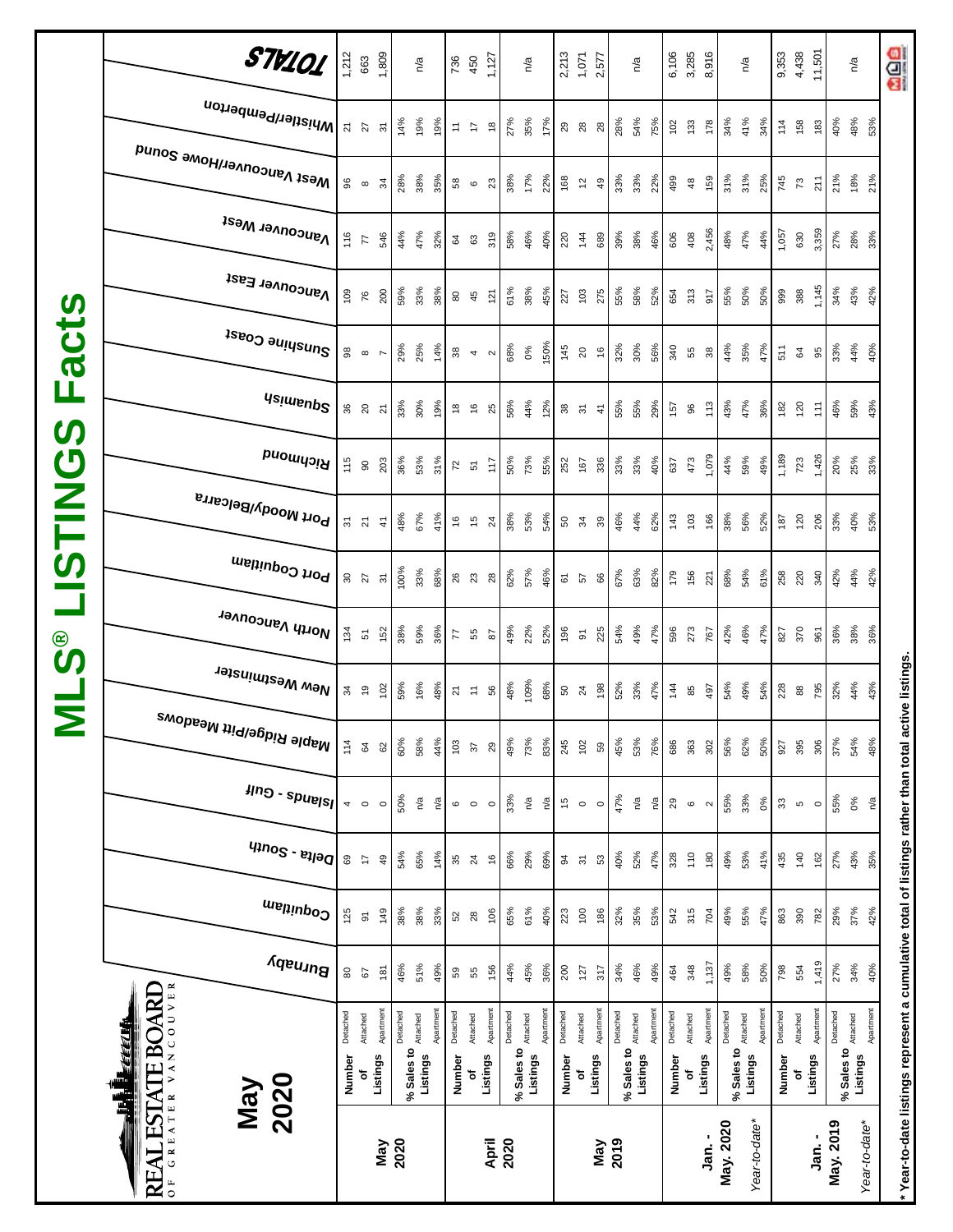

# **Listing & Sales Activity Summary**



|                                                     |                             | <b>Listings</b>               |                  |                                      |                      |                      |                                | <b>Sales</b>                         |                             |                              |                                       |
|-----------------------------------------------------|-----------------------------|-------------------------------|------------------|--------------------------------------|----------------------|----------------------|--------------------------------|--------------------------------------|-----------------------------|------------------------------|---------------------------------------|
|                                                     | $\mathbf{1}$<br>May<br>2019 | $\overline{2}$<br>Apr<br>2020 | 3<br>May<br>2020 | Col. 2 & 3<br>Percentage<br>Variance | 5<br>May<br>2019     | 6<br>Apr<br>2020     | $\overline{7}$<br>May<br>2020  | Col. 6 & 7<br>Percentage<br>Variance | 9<br>Mar 2019 -<br>May 2019 | 10<br>Mar 2020 -<br>May 2020 | Col. 9 & 10<br>Percentage<br>Variance |
| <b>BURNABY</b>                                      |                             |                               |                  | %                                    |                      |                      |                                | %                                    |                             |                              | %                                     |
| <b>DETACHED</b>                                     | 200                         | 59                            | 80               | 35.6                                 | 67                   | 26                   | 37                             | 42.3                                 | 156                         | 132                          | $-15.4$                               |
| <b>ATTACHED</b>                                     | 127                         | 55                            | 67               | 21.8                                 | 58                   | 25                   | 34                             | 36.0                                 | 136                         | 117                          | $-14.0$                               |
| APARTMENTS                                          | 317                         | 156                           | 181              | 16.0                                 | 154                  | 56                   | 89                             | 58.9                                 | 368                         | 315                          | $-14.4$                               |
| <b>COQUITLAM</b>                                    |                             |                               |                  |                                      |                      |                      |                                |                                      |                             |                              |                                       |
| <b>DETACHED</b>                                     | 223                         | 52                            | 125              | 140.4                                | 71                   | 34                   | 48                             | 41.2                                 | 184                         | 155                          | $-15.8$                               |
| <b>ATTACHED</b>                                     | 100                         | 28                            | 91               | 225.0                                | 35                   | 17                   | 35                             | 105.9                                | 96                          | 101                          | 5.2                                   |
| <b>APARTMENTS</b>                                   | 186                         | 106                           | 149              | 40.6                                 | 98                   | 42                   | 49                             | 16.7                                 | 219                         | 170                          | $-22.4$                               |
| <b>DELTA</b>                                        |                             |                               |                  |                                      |                      |                      |                                |                                      |                             |                              |                                       |
| <b>DETACHED</b>                                     | 94                          | 35                            | 69               | 97.1                                 | 38                   | 23                   | 37                             | 60.9                                 | 84                          | 100                          | 19.0                                  |
| <b>ATTACHED</b><br>APARTMENTS                       | 31<br>53                    | 24<br>16                      | 17<br>49         | $-29.2$<br>206.3                     | 16<br>25             | $\overline{7}$<br>11 | 11<br>7                        | 57.1<br>$-36.4$                      | 45<br>36                    | 32<br>35                     | $-28.9$<br>$-2.8$                     |
|                                                     |                             |                               |                  |                                      |                      |                      |                                |                                      |                             |                              |                                       |
| <b>MAPLE RIDGE/PITT MEADOWS</b>                     |                             |                               |                  |                                      |                      |                      |                                |                                      |                             |                              |                                       |
| <b>DETACHED</b><br><b>ATTACHED</b>                  | 245<br>102                  | 103<br>37                     | 114<br>64        | 10.7<br>73.0                         | 111<br>54            | 50<br>27             | 68<br>37                       | 36.0<br>37.0                         | 247<br>147                  | 222<br>130                   | $-10.1$<br>$-11.6$                    |
| <b>APARTMENTS</b>                                   | 59                          | 29                            | 62               | 113.8                                | 45                   | 24                   | 27                             | 12.5                                 | 105                         | 80                           | $-23.8$                               |
| <b>NORTH VANCOUVER</b>                              |                             |                               |                  |                                      |                      |                      |                                |                                      |                             |                              |                                       |
| <b>DETACHED</b>                                     | 196                         | 77                            | 134              | 74.0                                 | 105                  | 38                   | 51                             | 34.2                                 | 228                         | 158                          | $-30.7$                               |
| <b>ATTACHED</b>                                     | 91                          | 55                            | 51               | $-7.3$                               | 45                   | 12                   | 30                             | 150.0                                | 98                          | 77                           | $-21.4$                               |
| APARTMENTS                                          | 225                         | 87                            | 152              | 74.7                                 | 106                  | 45                   | 55                             | 22.2                                 | 243                         | 199                          | $-18.1$                               |
| <b>NEW WESTMINSTER</b>                              |                             |                               |                  |                                      |                      |                      |                                |                                      |                             |                              |                                       |
| <b>DETACHED</b>                                     | 50                          | 21                            | 34               | 61.9                                 | 26                   | 10                   | 20                             | 100.0                                | 51                          | 51                           | 0.0                                   |
| <b>ATTACHED</b><br><b>APARTMENTS</b>                | 24<br>198                   | 11<br>56                      | 19<br>102        | 72.7<br>82.1                         | 8<br>93              | 12<br>38             | 3<br>49                        | $-75.0$<br>28.9                      | 22<br>243                   | 31<br>168                    | 40.9<br>$-30.9$                       |
|                                                     |                             |                               |                  |                                      |                      |                      |                                |                                      |                             |                              |                                       |
| PORT MOODY/BELCARRA                                 |                             |                               |                  |                                      |                      |                      |                                |                                      |                             |                              |                                       |
| <b>DETACHED</b><br><b>ATTACHED</b>                  | 50                          | 16                            | 31               | 93.8                                 | 23                   | 6                    | 15                             | 150.0                                | 43                          | 37                           | $-14.0$                               |
| <b>APARTMENTS</b>                                   | 34<br>39                    | 15<br>24                      | 21<br>41         | 40.0<br>70.8                         | 15<br>24             | 8<br>13              | 14<br>17                       | 75.0<br>30.8                         | 38<br>76                    | 38<br>52                     | 0.0<br>$-31.6$                        |
|                                                     |                             |                               |                  |                                      |                      |                      |                                |                                      |                             |                              |                                       |
| <b>PORT COQUITLAM</b>                               |                             |                               |                  |                                      |                      |                      |                                |                                      |                             |                              |                                       |
| <b>DETACHED</b><br><b>ATTACHED</b>                  | 61<br>57                    | 26<br>23                      | 30<br>27         | 15.4<br>17.4                         | 41<br>36             | 16<br>13             | 30<br>9                        | 87.5<br>$-30.8$                      | 78<br>72                    | 74<br>52                     | $-5.1$<br>$-27.8$                     |
| APARTMENTS                                          | 66                          | 28                            | 31               | 10.7                                 | 54                   | 13                   | 21                             | 61.5                                 | 107                         | 72                           | $-32.7$                               |
| <b>RICHMOND</b>                                     |                             |                               |                  |                                      |                      |                      |                                |                                      |                             |                              |                                       |
| <b>DETACHED</b>                                     | 252                         | 72                            | 115              | 59.7                                 | 82                   | 36                   | 41                             | 13.9                                 | 177                         | 174                          | $-1.7$                                |
| <b>ATTACHED</b>                                     | 167                         | 51                            | 90               | 76.5                                 | 55                   | 37                   | 48                             | 29.7                                 | 127                         | 158                          | 24.4                                  |
| <b>APARTMENTS</b>                                   | 336                         | 117                           | 203              | 73.5                                 | 133                  | 64                   | 63                             | $-1.6$                               | 316                         | 292                          | $-7.6$                                |
| <b>SUNSHINE COAST</b>                               |                             |                               |                  |                                      |                      |                      |                                |                                      |                             |                              |                                       |
| <b>DETACHED</b>                                     | 145                         | 38                            | 98               | 157.9                                | 47                   | 26                   | 28                             | 7.7                                  | 114                         | 98                           | $-14.0$                               |
| <b>ATTACHED</b><br><b>APARTMENTS</b>                | 20<br>16                    | 4<br>$\overline{2}$           | 8<br>7           | 100.0<br>250.0                       | 6<br>9               | 0<br>3               | $\overline{c}$<br>$\mathbf{1}$ | 200.0<br>$-66.7$                     | 16<br>30                    | 13<br>7                      | $-18.8$<br>$-76.7$                    |
|                                                     |                             |                               |                  |                                      |                      |                      |                                |                                      |                             |                              |                                       |
| <b>SQUAMISH</b>                                     |                             |                               |                  |                                      |                      |                      |                                |                                      |                             |                              |                                       |
| <b>DETACHED</b><br><b>ATTACHED</b>                  | 38<br>31                    | 18<br>16                      | 36<br>20         | 100.0<br>25.0                        | 21<br>17             | 10<br>$\overline{7}$ | 12<br>6                        | 20.0<br>$-14.3$                      | 59<br>45                    | 40<br>23                     | $-32.2$<br>$-48.9$                    |
| <b>APARTMENTS</b>                                   | 41                          | 25                            | 21               | $-16.0$                              | 12                   | 3                    | 4                              | 33.3                                 | 35                          | 14                           | $-60.0$                               |
| <b>VANCOUVER EAST</b>                               |                             |                               |                  |                                      |                      |                      |                                |                                      |                             |                              |                                       |
| <b>DETACHED</b>                                     | 227                         | 80                            | 109              | 36.3                                 | 124                  | 49                   | 64                             | 30.6                                 | 243                         | 222                          | $-8.6$                                |
| <b>ATTACHED</b>                                     | 103                         | 45                            | 76               | 68.9                                 | 60                   | 17                   | 25                             | 47.1                                 | 122                         | 89                           | $-27.0$                               |
| <b>APARTMENTS</b>                                   | 275                         | 121                           | 200              | 65.3                                 | 142                  | 54                   | 76                             | 40.7                                 | 350                         | 266                          | $-24.0$                               |
| <b>VANCOUVER WEST</b>                               |                             |                               |                  |                                      |                      |                      |                                |                                      |                             |                              |                                       |
| <b>DETACHED</b>                                     | 220                         | 64                            | 116              | 81.3                                 | 86                   | 37                   | 51                             | 37.8                                 | 213                         | 194                          | $-8.9$                                |
| <b>ATTACHED</b><br><b>APARTMENTS</b>                | 144<br>689                  | 63<br>319                     | 77<br>546        | 22.2<br>71.2                         | 55<br>319            | 29<br>129            | 36<br>177                      | 24.1<br>37.2                         | 134<br>787                  | 117<br>614                   | $-12.7$<br>$-22.0$                    |
|                                                     |                             |                               |                  |                                      |                      |                      |                                |                                      |                             |                              |                                       |
| <b>WHISTLER/PEMBERTON</b>                           |                             |                               |                  |                                      |                      |                      |                                |                                      |                             |                              |                                       |
| <b>DETACHED</b>                                     | 29                          | 11                            | 21               | 90.9                                 | 8                    | 3                    | 3                              | 0.0                                  | 27                          | 18                           | $-33.3$                               |
| <b>ATTACHED</b><br>APARTMENTS                       | 28<br>28                    | 17<br>18                      | 27<br>31         | 58.8<br>72.2                         | 15<br>21             | 6<br>3               | 5<br>6                         | $-16.7$<br>100.0                     | 55<br>62                    | 21<br>25                     | $-61.8$<br>$-59.7$                    |
|                                                     |                             |                               |                  |                                      |                      |                      |                                |                                      |                             |                              |                                       |
| <b>WEST VANCOUVER/HOWE SOUND</b><br><b>DETACHED</b> |                             |                               |                  |                                      |                      | 22                   |                                |                                      |                             |                              |                                       |
| <b>ATTACHED</b>                                     | 168<br>12                   | 58<br>6                       | 96<br>8          | 65.5<br>33.3                         | 56<br>$\overline{4}$ | $\mathbf{1}$         | 27<br>3                        | 22.7<br>200.0                        | 117<br>9                    | 90<br>10                     | $-23.1$<br>11.1                       |
| APARTMENTS                                          | 49                          | 23                            | 34               | 47.8                                 | 11                   | 5                    | 12                             | 140.0                                | 27                          | 26                           | $-3.7$                                |
| <b>GRAND TOTALS</b>                                 |                             |                               |                  |                                      |                      |                      |                                |                                      |                             |                              |                                       |
| <b>DETACHED</b>                                     | 2198                        | 730                           | 1208             | 65.5                                 | 906                  | 386                  | 532                            | 37.8                                 | 2021                        | 1765                         | $-12.7$                               |
| <b>ATTACHED</b>                                     | 1071                        | 450                           | 663              | 47.3                                 | 479                  | 218                  | 298                            | 36.7                                 | 1162                        | 1009                         | $-13.2$                               |
| <b>APARTMENTS</b>                                   | 2577                        | 1127                          | 1809             | 60.5                                 | 1246                 | 503                  | 653                            | 29.8                                 | 3004                        | 2335                         | $-22.3$                               |